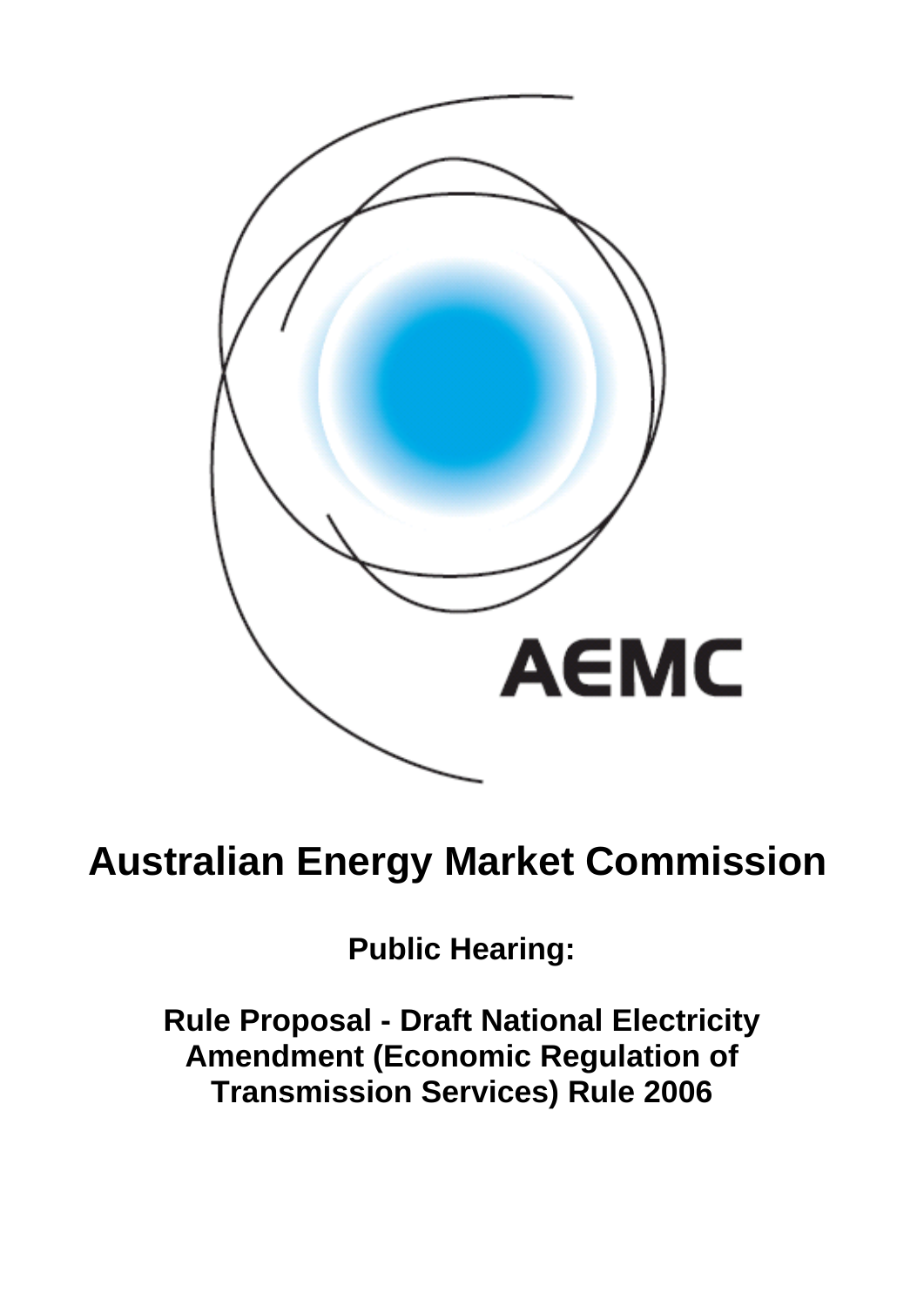## **Public Hearing: Transmission Revenue Regulation – Rule Proposal**

#### **Date: Wednesday 8 March 2005**

**Time: 9am to 1pm** 

# **Venue: Melbourne Airport Hilton**

 $8.30$  am Registration (tea and coffee on arrival)

9.00 am Welcome from the Chairman John Tamblyn Overview of the Rule Proposal, Liza Carver, AEMC Commissioner

9:30 am Gordon Jardine, CEO Powerlink (10-15 min) Questions/Comments from the floor (10-15 min)

9:55 am Con Hristodoulidis, Director Policy and Regulation, EUAA (10-15 min) Questions/Comments from the floor (10-15 min)

 $10:20 \text{ am}$ 

Russell Skelton, Manager: Marketing and Trading, Macquarie Generation (10-15 min) Questions/Comments from the floor (10-15 min)

10:45 am Break

11:10 am Comments from the Conference Chair, John Tamblyn, AEMC Commissioner

11:15 am David Headberry, Public Officer, Major Energy Users Inc (10-15 min) Questions/Comments from the floor (10-15 min)

 $11:40 \text{ am}$ Alex Cruickshank, Manager NEM Development, AGL (10-15 min) Questions/Comments from the floor (10-15 min)

12:05 pm Jim Wellsmore, Senior Policy Officer, Public Interest Advocacy Centre (10-15 min) Questions/Comments from the floor (10-15 min)

12:30 pm Rainer Korte, NEM Development and Regulation Manager, Electranet (10-15 min) Questions/Comments from the floor (10-15 min)

12:55 pm Concluding comments

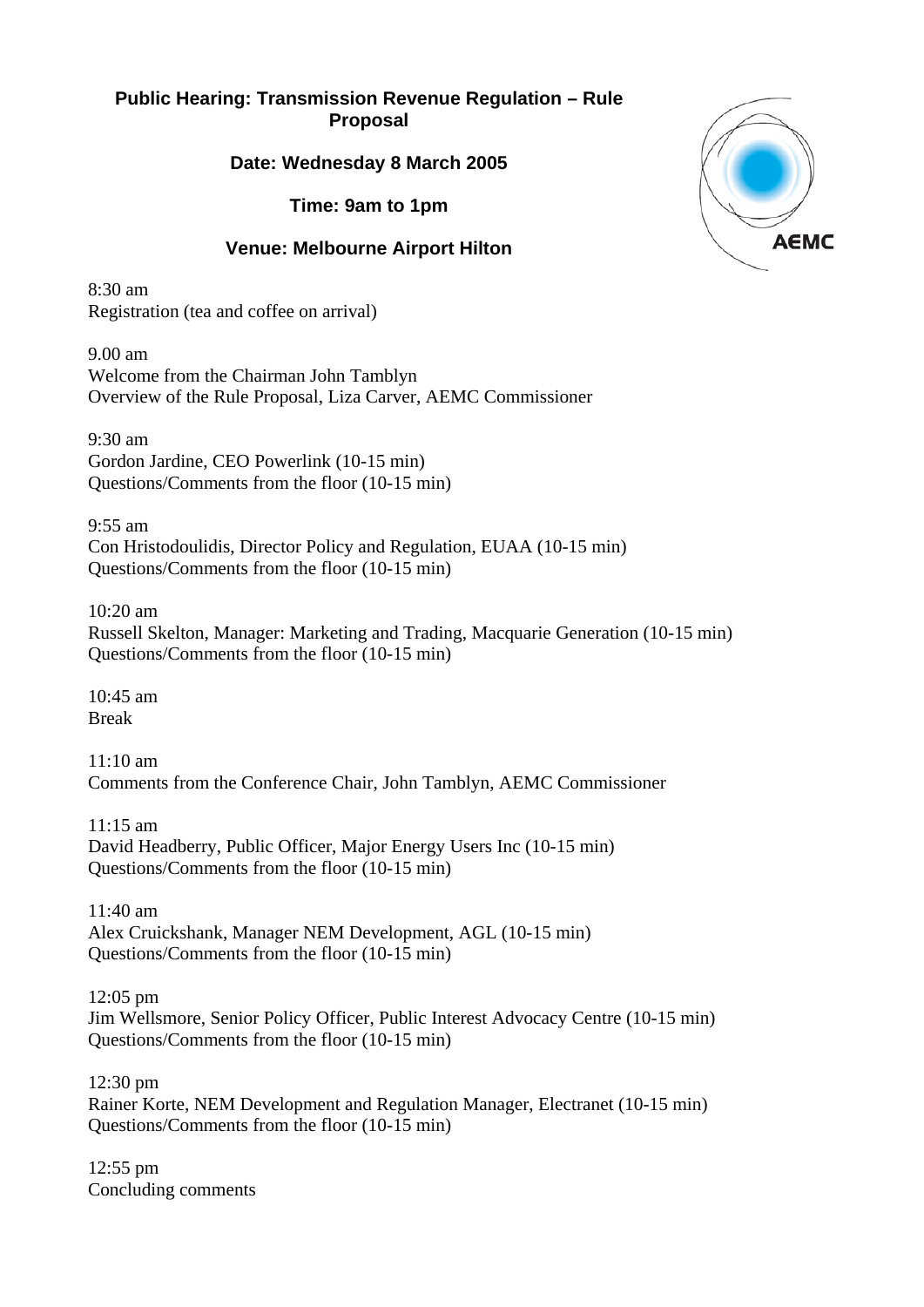# **Key Features of the Rule Proposal**

In responding to the views put to the Commission by TNSPs and others, the Rule Proposal continues economic regulation (including a revenue cap approach) for Prescribed Transmission Services. However, while providing incentives for efficient investment in and operation of the shared network, the Proposal also provides incentives for the negotiated or competitive supply of services or, for pursuing non-network solutions where feasible.

The Rule Proposal has been substantially based on the current approach to transmission regulation set out in the Statement of Regulatory Principles (SRP). The Commission recognises the considerable work and consultation undertaken by the ACCC in developing the SRP and the widespread support in submissions for continuing that general approach to regulation.

In accordance with the views in many submissions, the Rule Proposal elevates key components of the SRP into the Rules. Where the SRP does not provide a complete framework for regulation, the Commission has provided greater clarity in the Rules or further guidance to the AER where regulatory discretion is appropriate.

The Proposal has also set out a clear and certain process for conducting regulatory reviews and specification of a fixed timetable for regulatory decision-making and provision of guidance to be applied by the AER when exercising discretion including relevant consultation procedures. making revenue cap determinations. This includes codification of a Propose-respond process,

In this respect, the Commission's approach in developing the Draft Rule is closer to the construction and approach of the current Gas Pipeline Access Code which is currently under review by the MCE. While differences remain between the two regulatory frameworks, the Draft Rule proposed by the Commission would result in greater alignment in the regulation of infrastructure access between the electricity and gas markets1.

The greater clarity, certainty and transparency of regulatory processes and decision-making reflected in the Draft Rule means that it is necessarily more extensive and detailed than the current Rule. This Rule-based approach to energy regulation is consistent with the separation of Rule making and Rule administration which is a central feature of the new energy market institutional and governance arrangements established by the MCE in July 2005. It is also consistent with the view expressed in many submissions that greater regulatory clarity and certainty in the Rules would reduce the perception of regulatory risk and create a more certain environment for long-term investment in the transmission network.

# **Scope of regulation**

 $\overline{a}$ 

l

The Commission believes that greater clarity is needed in the definition of transmission services that are subject to economic regulation. It believes that the lack of clarity in delineating between the types of transmission services that should be subject to a revenue cap determination under the current form of Chapter 6 of the NER and those that are subject to a less intrusive form of regulation, has resulted in an over-inclusion of services into the revenue cap. An over-inclusive approach to services that are subject to an intrusive form of economic regulation is undesirable. If than optimal. In addition, over-inclusion of services within a revenue cap will distort market outcomes by crowding out the opportunities for competitive supply of services and commercial the categories of services subject to a revenue cap are too broad, the cost of regulation is greater negotiations between TNSPs and users.

The current form of Chapter 6 of the NER also focuses on allocating costs on the basis of the assets of TNSPs rather than transmission services. The Commission has sought to develop a Rule

<sup>&</sup>lt;sup>1</sup> Expert Panel Review of Revenue and Network Pricing across the Energy Market established by the MCE November 2005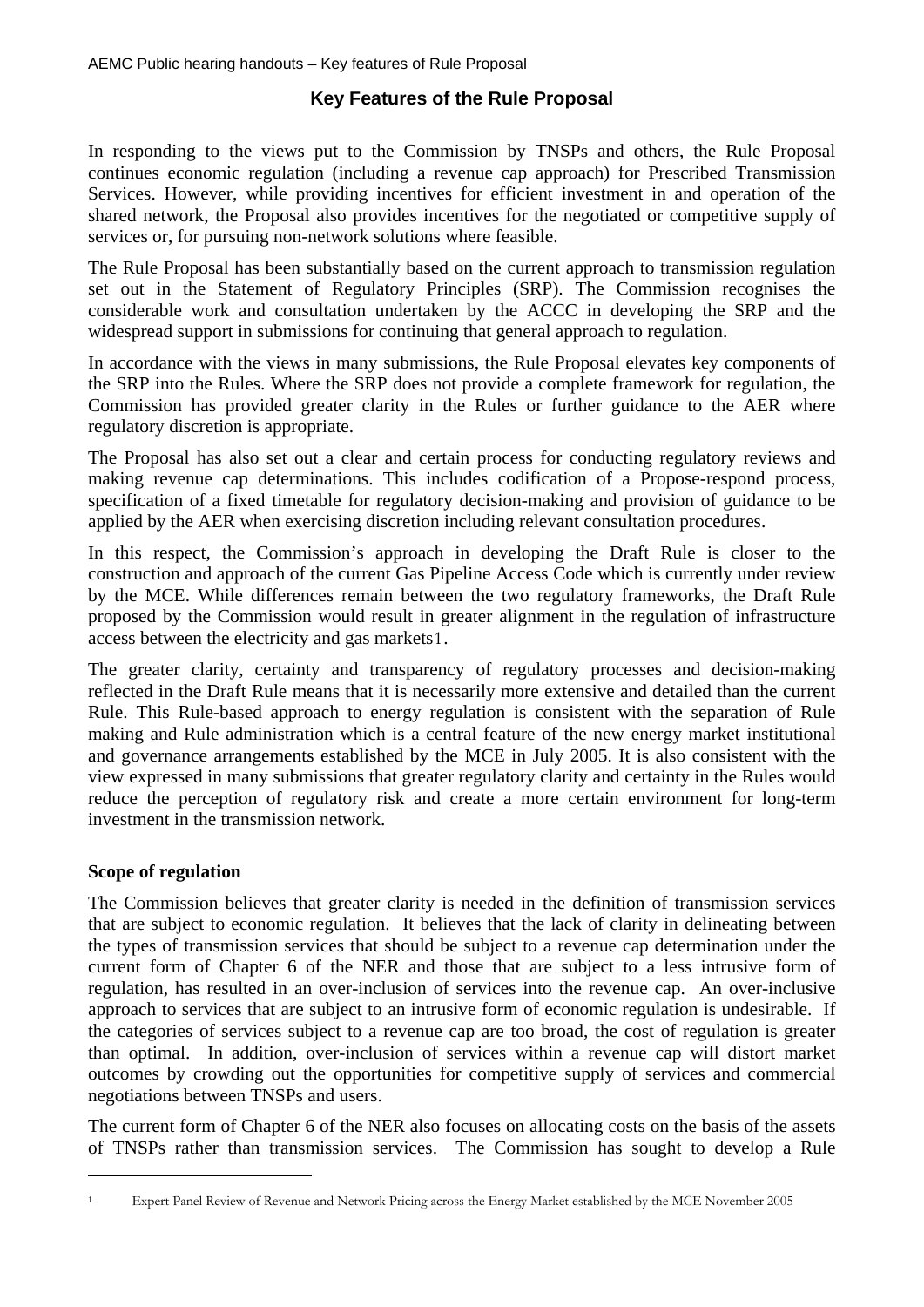AEMC Public hearing handouts – Key features of Rule Proposal

Proposal which applies economic regulation to transmission services rather than transmission assets.

The Commission has adopted the following classifications of transmission services:

- Prescribed Transmission Services use of system services supplied by the shared transmission network which meet (but do not exceed) the network performance requirements specified under any legislation of a participating jurisdiction (including instruments made or issued under such legislation eg., regulations, codes, licences) and the network performance requirements set out in Schedule 5.1 of the NER (prescribed transmission services do not include negotiated transmission services or market network services); and
- Negotiated Transmission Services connection services (entry, exit and TNSP to TNSP regulations, codes, licences) or which are above or below the network performance connection services); use of system services supplied by the shared transmission network which exceed the network performance requirements specified under any legislation of a participating jurisdiction (including instruments made or issued under such legislation eg., requirements set out in Schedule 5.1 of the NER; and use of system services in respect of agreed transmission network augmentations or extensions for loads, generators and MNSPs (negotiated transmission services do not include market network services).

Services that fall outside the definitions of Prescribed and Negotiated Transmission Services, such as consultancy services, will not be subject to any form of regulation under Chapter 6 of the NER.

The Commission considers that there has been an over-reliance on traditional regulation for transmission services, and sees a greater role for commercial negotiation. The Rule Proposal applies a two part regulatory framework:

- Prescribed Transmission Services are to be subject to a revenue cap CPI-X building block approach form of regulation in a similar manner as currently applied by the AER; and
- Negotiated Transmission Services are to be subject to a commercial negotiation regime.

The Rule Proposal includes a fundamental change in the definition of transmission services. In recognition of this and in order to allow for stakeholder input into this issue, the Commission is proposing to establish a Working Group. The Working Group will examine and provide advice on issues relating to the categorisation of transmission services. It is intended that the outcomes from the Working Group will be completed prior to the Commission's Draft Determination of the Rule Proposal.

The Rule Proposal establishes a new regime for the resolution of disputes about the price of Negotiated Transmission Services. The Commission wishes to encourage a clearer, more commercial and expedited process for dispute resolution than is currently provided for under Chapter 8 of the NER. Consequently, Chapter 6 of the NER will contain Rules for the negotiation and determination of price for Negotiated Transmission Services.

The Rule Proposal provides that only revenue from Prescribed Transmission Services is subject to a revenue cap. The revenues earned by TNSPs from Negotiated Transmission Services will only be subject to the commercial negotiation regime.

Transmission Services will become subject to more competitive supply. In these circumstances the allocation is subject to regulatory oversight by the AER there is a risk that TNSPs may 'double dip' The Commission expects that over time, as a consequence of this Rule Proposal, more assets will be outside the regulatory asset base (RAB) than is currently the case. Further, that Negotiated question of cost allocation (allocation of asset costs between Prescribed Transmission and Negotiated Transmission Services) will become a significant regulatory issue. Unless cost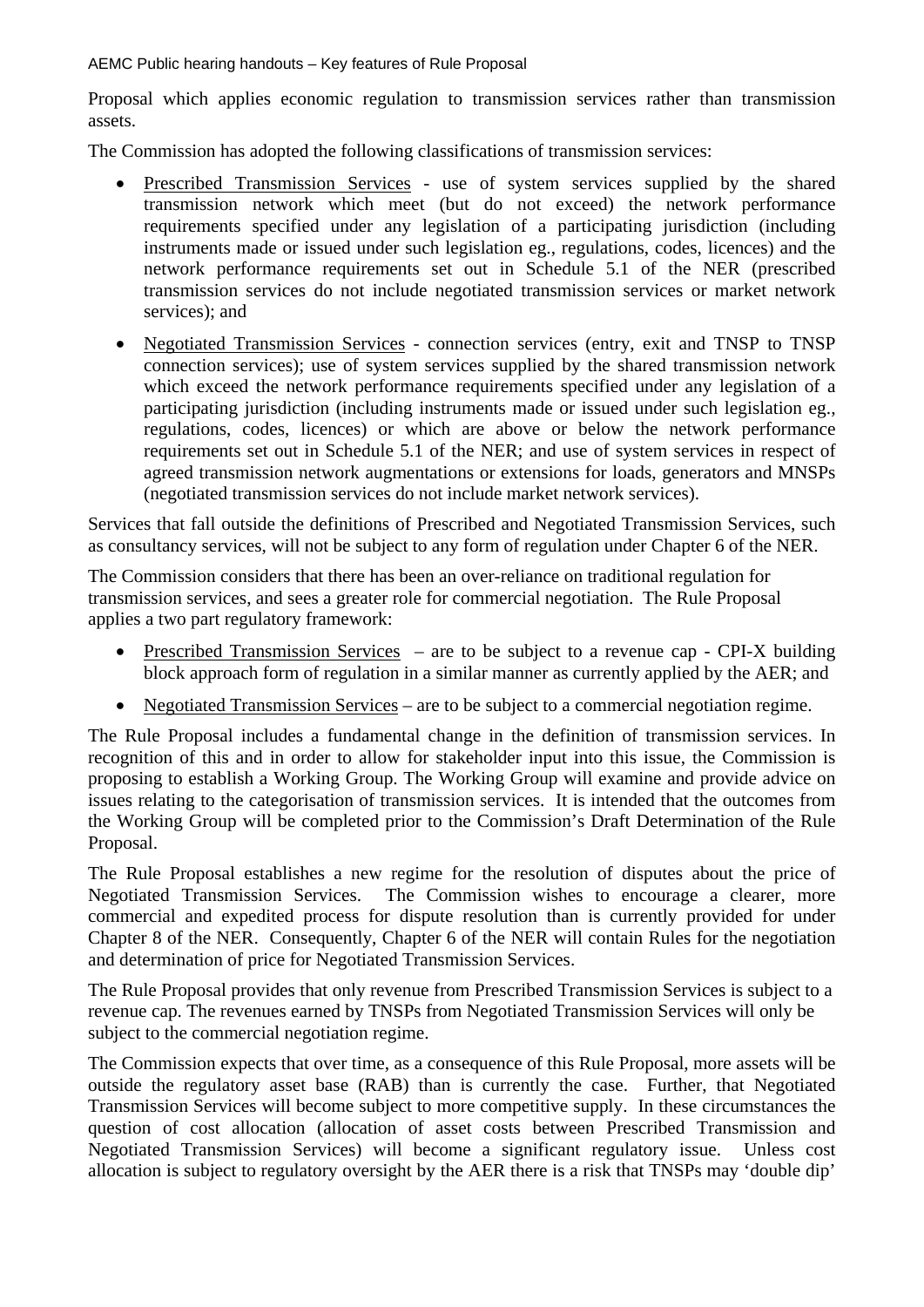#### AEMC Public hearing handouts – Key features of Rule Proposal

by recovering costs through both the Prescribed Transmission Services' revenue and negotiated charges or engage in cross subsidisation of services.

The Rule Proposal provides a regime for AER oversight of cost allocation between different categor ies of services. In the future, assets will only be rolled into the RAB when the costs of those assets are appropriately allocated to Prescribed Transmission Services in accordance with AER cost allocati on principles.

# **Regula ted revenue for Prescribed Transmission Services**

The Co mmission proposes that Chapter 6 of the NER contain a complete methodology for making a revenue cap determination for Prescribed Transmission Services – under a Propose-respond process. The Commission believes this approach will improve the predictability and transparency, and ov er time, consistency, of revenue cap determinations. The methodology set out in the Rule Propos al is based on the SRP.

The Ru le Proposal provides for the revenue cap to be derived from a post-tax revenue model, based on a bu ilding block approach. The Draft Rule includes the following key elements:

- $\bullet$ The calculation of the RAB on a 'locked-in' value of the assets.
- The locked-in value of the RAB will be adjusted for each year of the regulatory period by the AER approved forecast capital expenditure.
- The RAB will be adjusted using depreciation profiles proposed by the TNSP.
- The methodology for calculating the cost of capital (based on CAPM), and a number of the parameters, will be included in the Rules. The CAPM parameters are based on those in the SRP. The parameters will be subject to review by the AER every five years.
- Operating expenditure will be based on efficient forecasts on a firm-specific basis. An efficiency benefit scheme will apply.

The Rule Proposal provides for the AER to develop a post-tax revenue model, based on the principles in the Rules and subject to consultation. This model is to be used by the AER in making revenue cap determinations.

maximise their revenues through the regulatory process, there is also a risk of under-investment and The Commission believes that, all other things being equal, it would be better to have a less intrusive regulatory approach rather than a more intrusive regulatory approach to determining the forecast capital and operating expenditure. While there is an incentive for TNSPs to seek to insufficient operating expenditure if the determination by the Regulator is later found to be too low. The Commission has sought to balance these risks by providing that the AER must accept a TNSP's forecast expenditure if it is satisfied that the amount is a 'reasonable estimate' of the business' requirements having regard to a number of criteria including efficient costs, benchmark information and the regulatory obligations borne by the TNSP.

The regulatory period must not be less than five years but can be longer.

The Commission has not adopted the AER's 'contingent project' regime for capital expenditure, because it did not adequately address the potential need for necessary major capital projects that may have either have been unforeseen or, planned, but the timing was uncertain. Consequently the Rule Proposal provides that the revenue cap may be reopened in specified circumstances where a TNSP needs to undertake significant capital expenditure which was not provided at the commencement of the regulatory period. This will increase flexibility for infrastructure responses to market needs.

service target performance incentive scheme and cost pass throughs. Transmission revenue is subject to adjustment in accordance with the operation of the applicable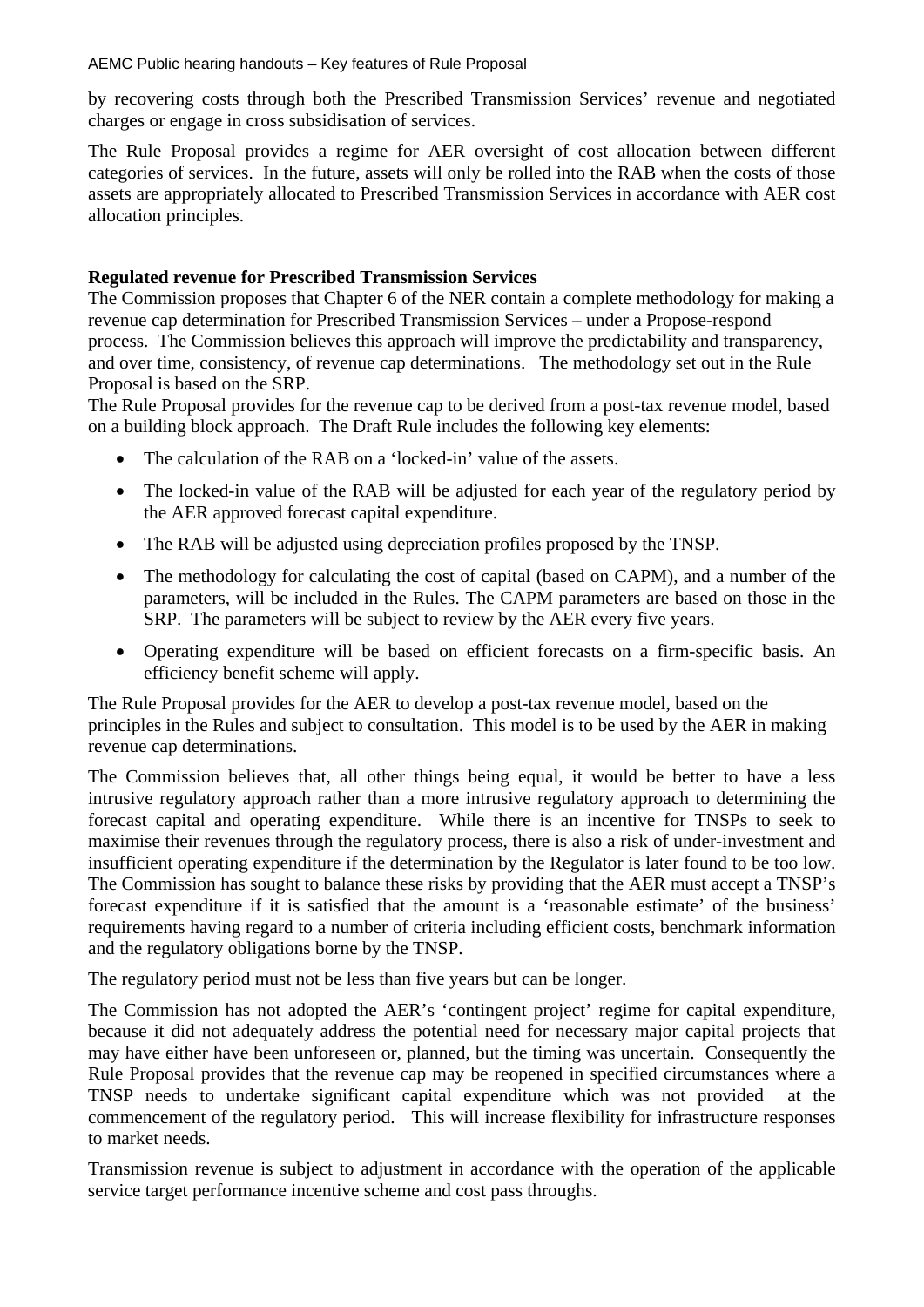In addition to its existing guidelines on ring-fencing and annual certified accounts, the AER will consult, prepare and publish guidelines on information requirements for the transmission determination process, the public release of information, cost allocation methods, and the post-tax revenue model. Guidelines may be amended in accordance with the new consultation procedures which are set out in the Draft Rule.

#### **ncentive mechanisms I**

There are essentially four incentive mechanisms in the package. These include mechanisms to encourage efficiency in capital; operating expenditure; improved reliability and availability of transmission services; and to provide incentives for better management of potential commercial stranding risk.

The Commission has continued the SRP's low powered incentive regime for capital expenditure. The actual capital expenditure of the TNSP will be rolled into the RAB at the commencement of the in accordance with clear criteria set out in the Draft Rule. The TNSP will retain the benefit (or bear the cost) in relation to the return on capital allowed for in the revenue cap determination for any under- (over-) spend compared with forecast. In contrast to the SRP, depreciation will not form part of this incentive regime. next regulatory period, subject to the AER's discretion to conduct efficiency and prudency reviews,

The details of the incentive regime for operating expenditure are to be developed by the AER but must provide a continuous incentive (equal in each year) to reduce operating expenditure below forecast levels. The principles for this incentive regime set out in the Draft Rule are consistent with the inc entive mechanism set out in the SRP.

The incentive mechanisms for performance standards are to provide incentives for TNSPs to provide greater reliability of the sy stem at times when the system is most valued and in relation to those elements that are most important to determining wholesale spot prices. The Commission believes requiring the AER to develop such an incentive mechanism will be an important evolution in the NEM. This development is consistent with the objective of the Review in aligning the operation of the transmission grid with the market incentives of the NEM.

The Commission proposes that the reward/penalty adjustments in the incentive mechanisms for performance standards should be capped at no more than  $+/-1\%$  of the revenue cap. The Commission is seeking views on this proposed cap.

negotiate a prudent discount with users, when it is efficient to do so. In line with the greater scope for commercial negotiation between TNSPs and users, it is proposed to establish a limited regime for managing the risks of potential commercial stranding. This is a departure from the SRP. The Commission wishes to adopt a regime for the economic regulation of transmission services which provides TNSPs with an incentive to negotiate with large end-users (whose future decisions may pose a commercial stranding risk in relation to dedicated assets) for an appropriate allocation of risk between them, and which provides an effective incentive for TNSPs to

The Rule Proposal provides that the AER will have the power to remove assets from the RAB, which are the subject of commercial stranding, but only where the TNSP has *not* taken steps to either:

- enter into contractual arrangements with the user to manage stranding risk (for assets where construction is committed to after 16 February 2006); or
- to offer a prudent discount to such users in appropriate circumstances.

The ability of the AER to remove assets from the RAB is limited to assets that the AER determines are no longer contributing to the provision of Prescribed Transmission Services and where the current value of those assets exceeds a certain threshold. The Commission is proposing a threshold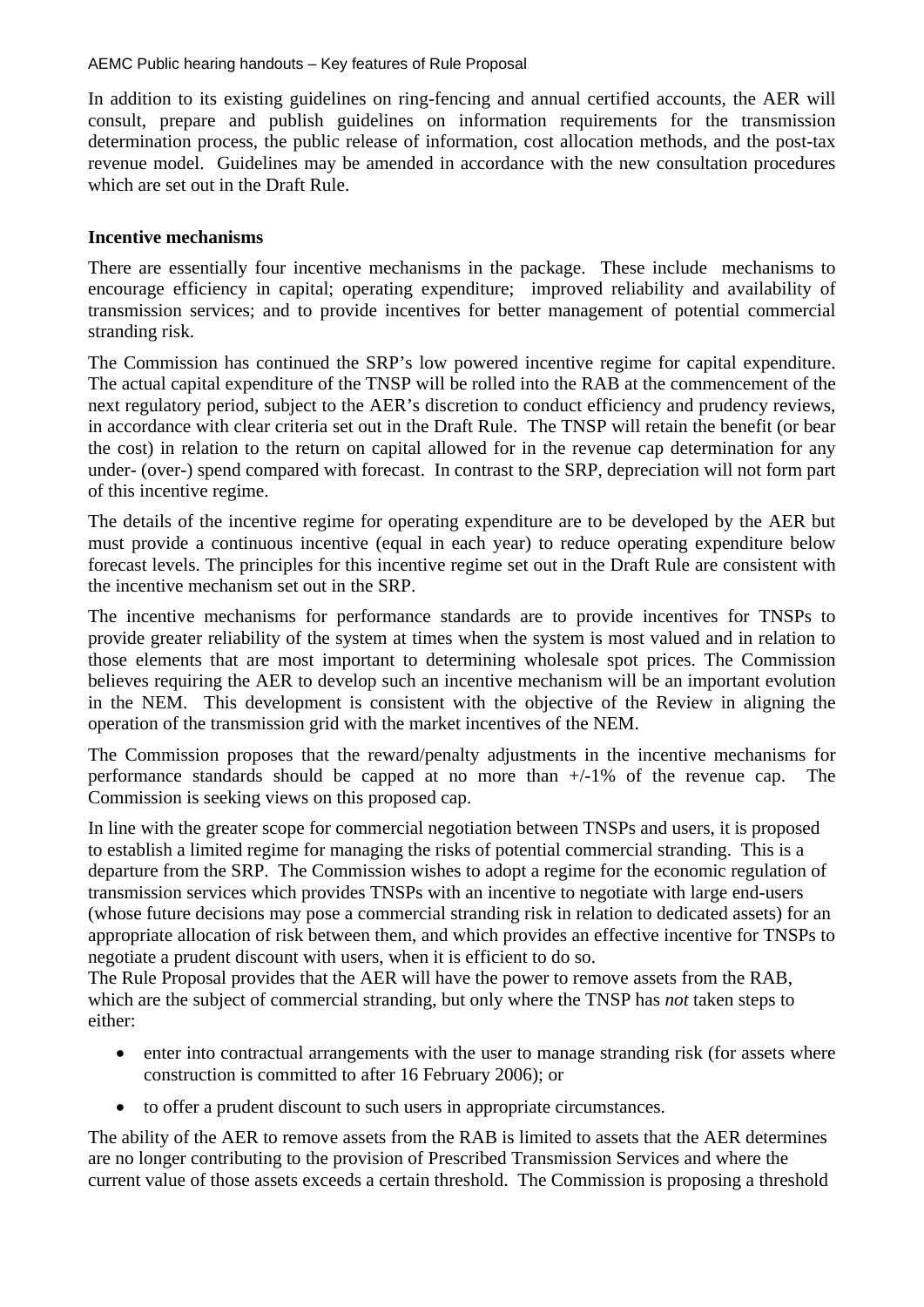AEMC Public hearing handouts – Key features of Rule Proposal

of \$20m (in 2006 dollars) but would welcome views on other forms and levels of the potential commercial stranding threshold.

## **Regulatory procedures and approach**

As noted earlier, the Commission proposes to codify a Propose-respond determination process to improve the transparency and predictability of the current determination procedures. The Commission proposes that:

- TNSPs will be required to submit a transmission revenue application to the AER. The TNSP revenue application must be no later than 13 months from the commencement of the proposed regulatory period for the transmission determination.
- The AER will be required to initially assess whether the TNSP's application complies with the information requirements.
- The AER will be required to publish guidelines setting out the information that must be provided with the TNSP's application and publish other instruments with which an application must comply including the post-tax revenue model to be applied by the AER, and guidelines in relation to cost allocation. The cost allocation method is to be prepared in accordance with the AER Guidelines.

framework where it is appropriate for the AER to exercise discretion. These areas include the Discretion is an important element of any regulatory framework, however it must be balanced with the need for certainty and clarity. While the Commission proposes to adopt a detailed framework for the making of revenue cap determinations by the AER there are a number of areas within that determination of forecast expenditure and the conduct of efficiency and prudency reviews. Where the Draft Rule provide for the exercise of discretion by the AER, criteria or principles are also set out to provide a framework for the AER in exercising those discretions.

r evenue model to be applied by the AER; cost allocation principles and incentive regime The Commission believes that there are a number of areas in which the regulatory framework should be augmented with models or guidelines to be developed by the AER, these include: guidelines setting out the information that must be provided with the TNSPs' proposal; the post-tax mechanisms. Where the Rule Proposal provides for the development of guidelines and models by the AER the Rules require the AER to comply with a consultation process and also provide principles or criteria to guide the AER.

#### **Savings and Transitionals**

The Commission understands that savings and transitional Rules will be required in order to provide for:

- The saving of determinations by the ACCC;
- Transitional Rules to facilitate the making of a revenue cap determination in relation to Powerlink in a manner that minimises uncertainty and transitional costs for Powerlink and the AER in relation to the forthcoming revenue cap determination;
- Transitional Rules which 'grandfather' the treatment of assets which are used to provide incorporated into the RAB but which may, under the Rule Proposal, be allocated to  $\bullet$ services under long-term contracts by the TNSPs where those assets have traditionally been Negotiated Transmission Services; and
- The recognition of existing incentive mechanisms.

The Commission believes the development of savings and transitional Rules will be improved through close consultation with affected parties prior to releasing its Final Determination.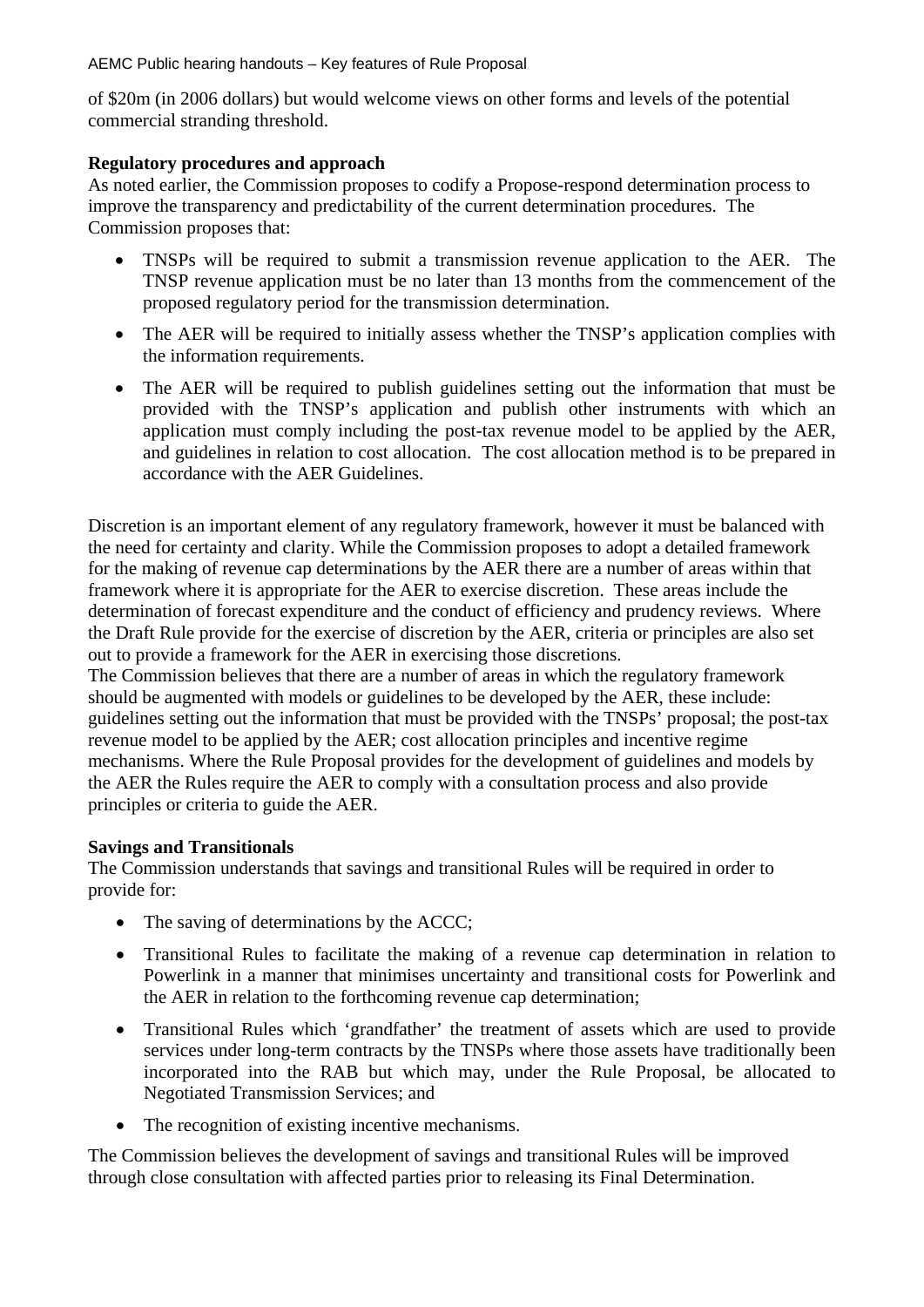#### AEMC Public hearing handouts – Diagrammatic Overview of Draft Rule

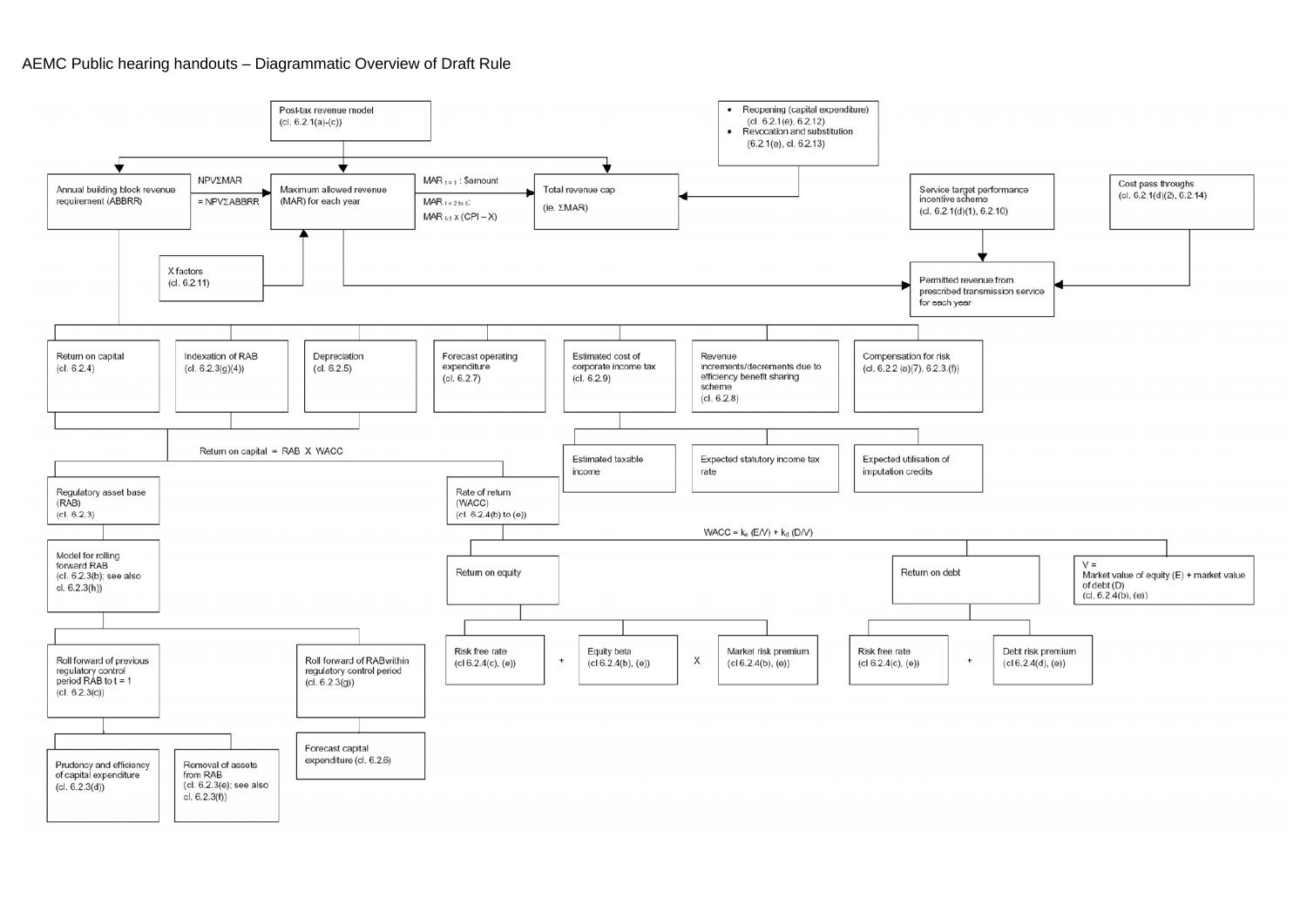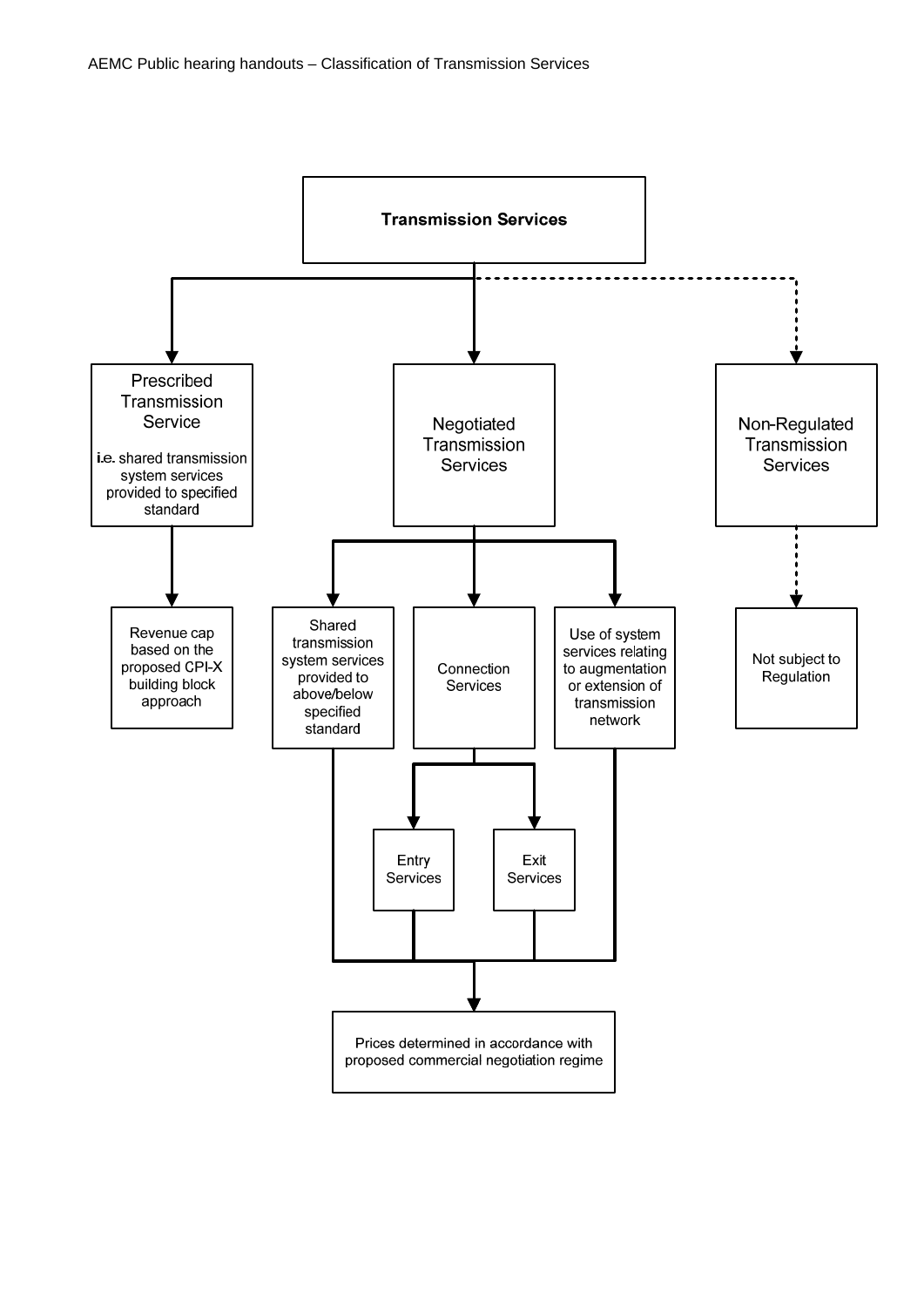